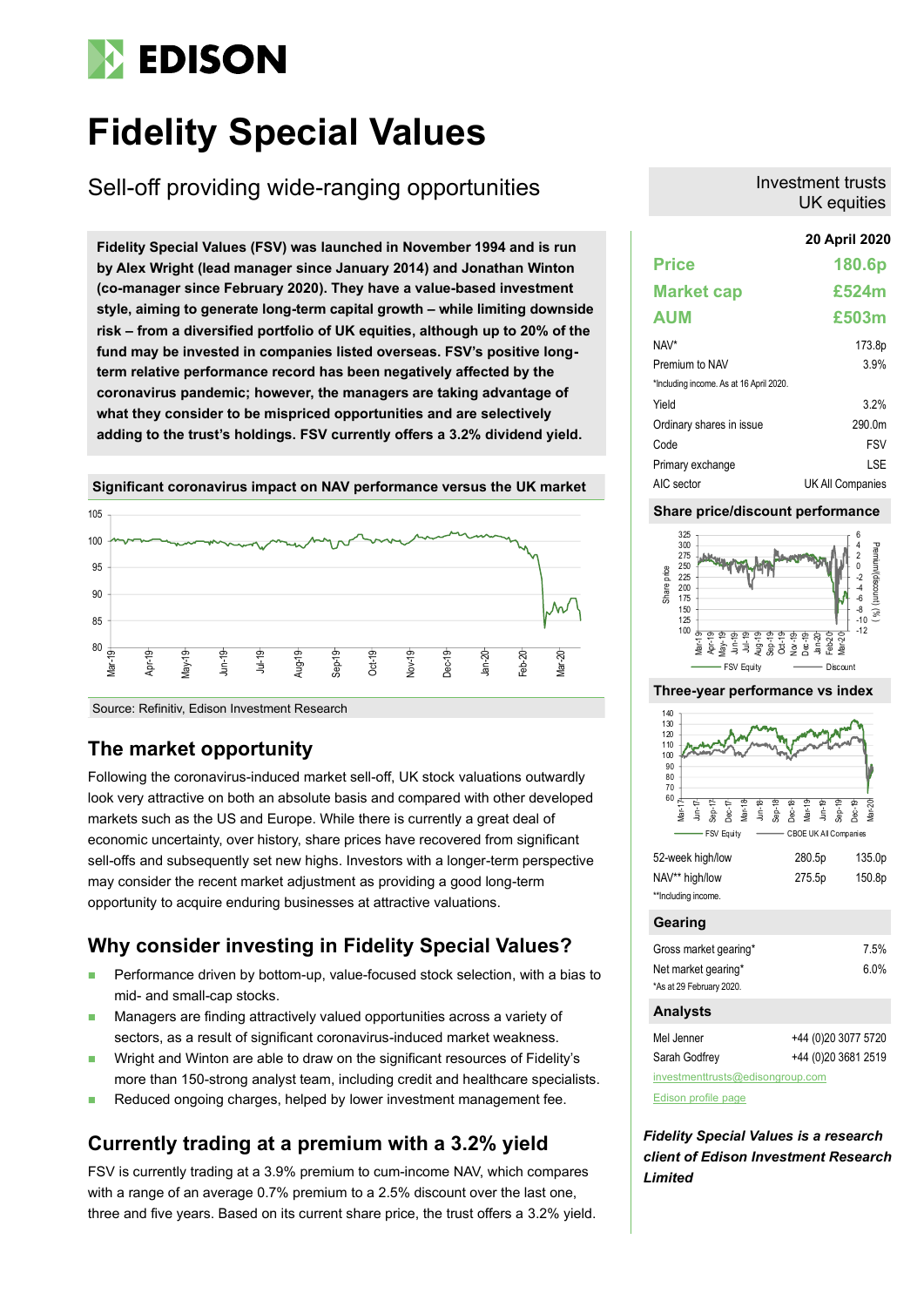

#### **Exhibit 1: Trust at a glance**

#### **Investment objective and fund background Recent developments Recent developments**

Fidelity Special Values' investment objective is to achieve long-term capital

growth, primarily through investment in the equities (and their related financial instruments) of UK companies that the manager believes to be undervalued or where potential has not been recognised by the market. Investments are only made in companies where the potential downside risk is understood, to limit the possibility of losses. The trust's performance is measured against a broad index of UK companies.

■ 30 January 2020: Jonathan Winton appointed as co-manager, effective from 3 February 2020.

■ 1 November 2019: 12-month results to 31 August 2019. NAV TR -4.9% versus benchmark TR +0.4%. Share price TR -6.9%. Proposed final dividend of 3.65p (+15.9% year-on-year) and special dividend of 1.50p.

24 June 2019: Appointment of two independent non-executive directors -Claire Boyle (with immediate effect) and Alison McGregor (effective from 1 January 2020).

| Forthcoming       |                          | <b>Capital structure</b> |                                                           | <b>Fund details</b> |                                                           |
|-------------------|--------------------------|--------------------------|-----------------------------------------------------------|---------------------|-----------------------------------------------------------|
| AGM               | December 2020            | Ongoing charges          | 0.92%                                                     | Group               | FIL Investments International                             |
| Interim results   | May 2020                 | Net market gearing       | 6.0% (at 29 February 2020)                                | Managers            | Alex Wright, Jonathan Winton                              |
| Year end          | 31 August                | Annual mgmt fee          | Tiered: 0.85% up to £700m<br>net assets, 0.75% thereafter | Address             | Beech Gate, Millfield Lane,<br>Lower Kingswood, Tadworth, |
| Dividend paid     | June, January            | Performance fee          | None                                                      |                     | Surrey KT20 6RP                                           |
| Launch date       | 17 November 1994         | Trust life               | Indefinite (subject to vote)                              | Phone               | 01732 361144                                              |
| Continuation vote | Three-yearly (next 2019) | Loan facilities          | None - CFDs used                                          | Website             | www.fidelity.co.uk/specialvalues                          |

#### **Dividend policy and history (financial years) Share buyback policy and history (financial years)**

Since 2015, FSV has paid interim and final dividends, in order to smooth the dividend payment for the year.



FSV has annually renewed authority to purchase up to 14.99% and allot up to 10% of its issued share capital.





#### **Shareholder base (as at 31 March 2020) Portfolio exposure by sector (as at 29 February 2020)**



#### **Top 10 holdings (as at 29 February 2020)**

|                         |                        |                   | Portfolio weight (%) |              | Benchmark weight % | Active weight %  |
|-------------------------|------------------------|-------------------|----------------------|--------------|--------------------|------------------|
| Company                 | Country of<br>domicile | <b>Sector</b>     | 29 Feb 2020          | 28 Feb 2019* | 29 February 2020   | 29 February 2020 |
| <b>CRH</b>              | Ireland                | Industrials       | 5.4                  | 4.5          | 1.0                | 4.4              |
| Roche                   | Switzerland            | Healthcare        | 4.2                  | 4.4          | 0.0                | 4.2              |
| Imperial Brands         | UK                     | Consumer goods    | 3.7                  | N/A          | 0.7                | 3.0              |
| Phoenix Group           | UK                     | <b>Financials</b> | 3.6                  | 3.8          | 0.2                | 3.4              |
| John Laing Group        | UK                     | <b>Financials</b> | 3.6                  | 4.1          | 0.1                | 3.5              |
| Legal & General Group   | UK                     | <b>Financials</b> | 3.3                  | N/A          | 0.7                | 2.6              |
| Royal Dutch Shell       | UK                     | Oil & gas         | 3.2                  | 4.4          | 6.4                | (3.2)            |
| <b>BP</b>               | UK                     | Oil & gas         | 3.2                  | 4.0          | 3.8                | (0.6)            |
| Serco Group             | UK                     | Industrials       | 3.2                  | N/A          | 0.1                | 3.1              |
| Meggitt                 | UK                     | Industrials       | 3.1                  | 2.8          | 0.2                | 2.9              |
| Top 10 (% of portfolio) |                        |                   | 36.5                 | 35.7         |                    |                  |

Source: FSV, Edison Investment Research, Bloomberg, Morningstar. Note: \*N/A where not in end-February 2019 top 10.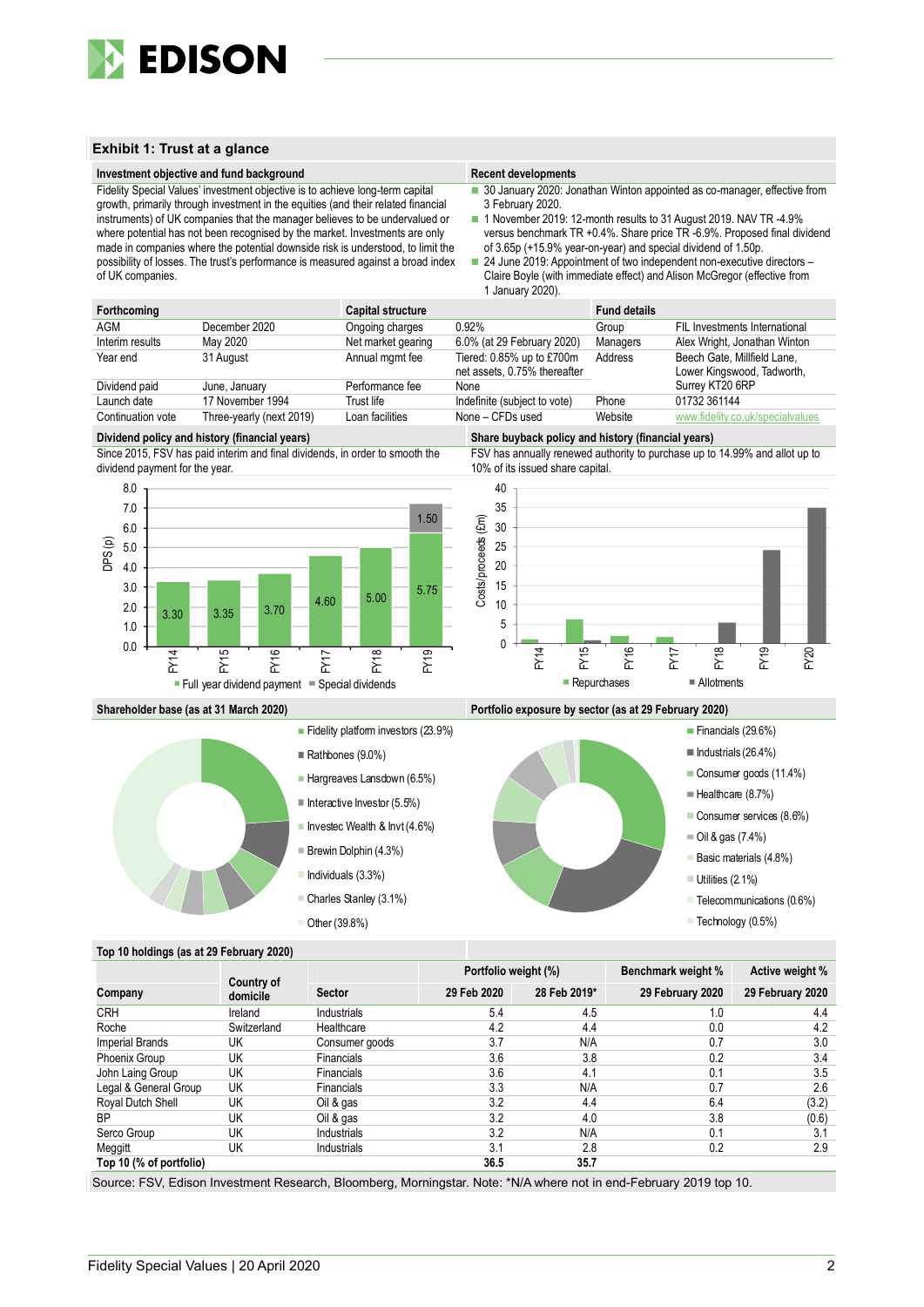

## **The fund managers: Alex Wright, Jonathan Winton**

## **The manager's view: Sell-off creating interesting opportunities**

Lead portfolio manager Wright has a contrarian and value-based approach to investing, which differentiates FSV from its peers. He says the market sell-off, as a result of the coronavirus, and the significant decline in the oil price have created very interesting opportunities, with the UK market looking particularly attractive versus other developed markets. However, the manager notes that due to the significant outperformance of growth versus value stocks in recent years, there are still many higher-valued companies whose share prices could be at greater risk in volatile markets. When investing, Wright looks for downside protection as well as the potential for capital appreciation. He looks at analogies from the past to see what one could expect from company earnings in different environments. The manager analyses company balance sheets to ensure that he is not taking undue financial risk in FSV's portfolio, and believes that investing at low valuations can afford a degree of downside protection. He also considers potential catalysts to determine what may cause companies to re-rate in an improving economic environment. Wright believes that his stock-specific, bottom-up approach, coupled with the ability to draw on the significant resources of Fidelity's investment team, provides a competitive advantage. He says that FSV's portfolio typically has asymmetric risk, with unsuccessful positions losing less than the gains achieved from successful investments. Having recently adjusted his upside/downside analysis of individual holdings to reflect recent developments and calls with company managements, the manager estimates a weighted aggregated portfolio upside potential of 65%, with only a 15% downside risk.

In recent weeks, Wright, along with the rest of the Fidelity analyst team, has been undertaking hundreds of company meetings to understand what is happening on the ground. His view is that beyond the initial lockdowns, there will be a global recession that has the potential to be worse than that experienced during the global financial crisis. Fidelity economists suggest that the global economy could contract by between 10% and 25% in Q220, a much larger fall than the worst quarterly c 8% decline during the financial crisis in Q408. In addition, government support measures will mean significantly higher government debt-to-GDP ratios for countries that have had to lock down, many of which are already highly indebted. While it is difficult to assess the duration of any recession, Wright says that significant and wide-ranging dividend cuts are inevitable.

## **The portfolio**

At end-February 2020, FSV's top 10 positions made up 36.5% of the portfolio, modestly higher than 35.7% a year earlier; they are a mix of financials, resources, other GDP-sensitive companies and defensive businesses.



Source: Fidelity Special Values, Edison Investment Research. Note: Figures are adjusted for gearing and index futures.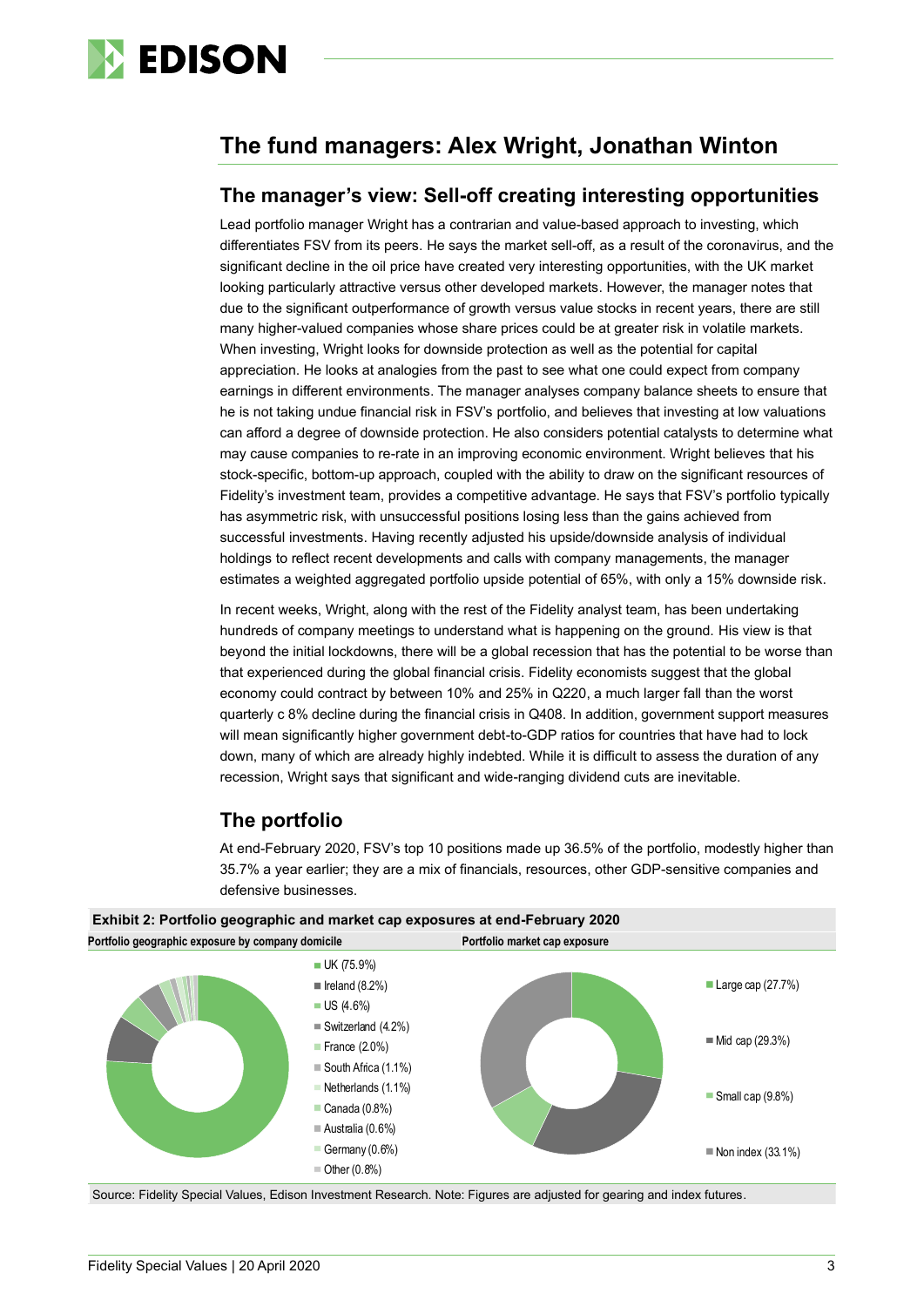

In the 12 months to end-February 2020, in terms of sector exposure, FSV's weightings to consumer goods (+4.9pp) and industrials (+3.6pp) have risen, with lower exposure to financials (-4.6pp) and oil & gas (-2.4pp). The trust retains a meaningful overweight to the industrial sector (+14.4pp).

| <b>EXIMPLE 8. FOLLOTO SECTOR GADOSULE VS DELIGITION THREA</b> (70 UNITESS STATED) |                                 |                                 |                |                             |                                |                                     |  |  |  |
|-----------------------------------------------------------------------------------|---------------------------------|---------------------------------|----------------|-----------------------------|--------------------------------|-------------------------------------|--|--|--|
|                                                                                   | Portfolio end-<br>February 2020 | Portfolio end-<br>February 2019 | Change<br>(pp) | Index end-<br>February 2020 | Active weight<br>vs index (pp) | Trust weight/<br>index weight $(x)$ |  |  |  |
| <b>Financials</b>                                                                 | 29.6                            | 34.2                            | (4.6)          | 27.3                        | 2.3                            | 1.1                                 |  |  |  |
| Industrials                                                                       | 26.4                            | 22.8                            | 3.6            | 12.0                        | 14.4                           | 2.2                                 |  |  |  |
| Consumer goods                                                                    | 11.4                            | 6.5                             | 4.9            | 14.8                        | (3.4)                          | 0.8                                 |  |  |  |
| Healthcare                                                                        | 8.7                             | 7.4                             | 1.3            | 9.5                         | (0.8)                          | 0.9                                 |  |  |  |
| Consumer services                                                                 | 8.6                             | 10.2                            | (1.6)          | 11.8                        | (3.2)                          | 0.7                                 |  |  |  |
| Oil & gas                                                                         | 7.4                             | 9.8                             | (2.4)          | 10.5                        | (3.1)                          | 0.7                                 |  |  |  |
| Basic materials                                                                   | 4.8                             | 5.9                             | (1.1)          | 7.1                         | (2.3)                          | 0.7                                 |  |  |  |
| <b>Utilities</b>                                                                  | 2.1                             | 1.5                             | 0.5            | 3.5                         | (1.4)                          | 0.6                                 |  |  |  |
| Telecommunications                                                                | 0.6                             | 0.0                             | 0.6            | 2.4                         | (1.8)                          | 0.2                                 |  |  |  |
| Technology                                                                        | 0.5                             | 1.6                             | (1.2)          | 1.0                         | (0.5)                          | 0.5                                 |  |  |  |
|                                                                                   | 100.0                           | 100.0                           |                | 100.0                       |                                |                                     |  |  |  |

| Exhibit 3: Portfolio sector exposure vs benchmark index (% unless stated) |  |
|---------------------------------------------------------------------------|--|
|                                                                           |  |

Source: Fidelity Special Values, Edison Investment Research. Note: Figures are adjusted for gearing and index futures. Numbers subject to rounding.

While Wright says it is a good time to buy UK equities, he is not an indiscriminate purchaser; however, he increased FSV's gearing from c 2% to c 12% in recent months. The trust has its highest ever defensive weighting, typified by companies such as Imperial Brands, which is trading on a single-digit forward P/E multiple and offers a c 13% dividend yield, but Wright is also finding interesting opportunities in a variety of areas including GDP-sensitive stocks. He has added an unloved telecom operator to the portfolio (name withheld) that is growing revenues and reducing costs, and has increased the holding in Ericsson (communication equipment), which entered the portfolio early in Q120 in anticipation of an increase in telecom-related capex. The manager has initiated positions in two small-cap gold miners, whose share prices had halved despite a rising gold price, thereby increasing the fund's exposure to gold-linked equities to c 3%. He has reduced FSV's exposure to major oil companies BP and Shell given the significant fall in the oil price, as, at these levels, the companies cannot cover their high dividend payments.

Wright has also been working through the portfolio to assess where a deep recession and/or the current lockdown will likely cause company balance sheet problems, looking to sell those businesses where he believes there is a real bankruptcy risk. However, the manager explains that this is not straightforward, as some sectors are experiencing such significant revenue declines that even companies with net cash positions could burn through these reserves very quickly. It is also important to monitor the levels of government support and responses from the banking sector, which remain in a state of flux.

The manager sold FSV's modest airline holdings once it was evident that the coronavirus had spread outside of China. He made a substantial gain in Dart Group, despite only having held the position since last autumn, and a small loss on the Wizz Air holding, which he was in the process of building up. Fundamentals in the airline industry were looking positive with the Boeing 737 Max out of action; however, this thesis is now broken due to the collapse in demand as a result of the pandemic. Wright says that looking out to 2021, if the effects of the virus are washed through the system – which is his base case – there will be 'an awful lot' of 737 Max planes delivered, so the airline industry would need a significant increase in demand to soak up the extra capacity.

Life insurance is an area that the manager has been adding to, and it now represents around 12% of the portfolio. Holdings include Aviva, Legal & General and Phoenix, which are all trading on very reasonable valuations. Business is robust, helped by demand for bulk-purchase annuities, there is limited new competition, and these companies' balance sheets are strong, unlike during the global financial crisis.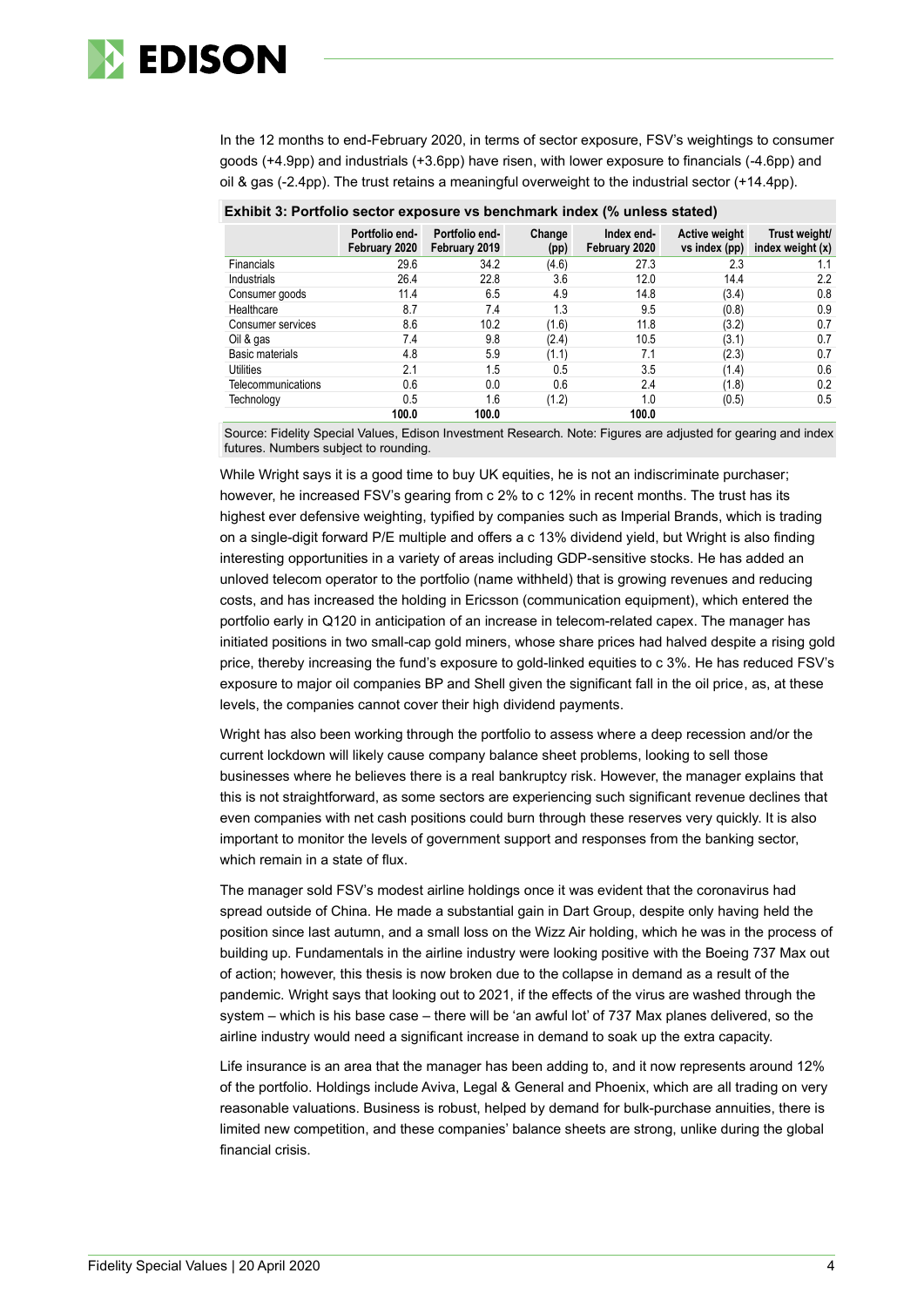

Wright has added to CRH (construction materials), which is now the largest position in the fund. The company has a significant exposure to US infrastructure and there is a clear political desire from both sides of Congress to spend more money in this area. CRH's largest input costs are oilbased bitumen and diesel, so oil price weakness should be positive for the firm's margins. The manager thinks that the company offers good value, and it also has self-help measures in place to support earnings growth.

FSV also has a position in McCarthy & Stone, which is a developer and manager of retirement communities. Wright generally does not own UK house builders as he finds their valuations unappealing, but says McCarthy & Stone is more attractively valued. The manager points out that the company dominates its niche, with a 70% share in retirement living, and demand is strong; in the UK c 5% of the population live in retirement homes, much lower than 10–15% in other countries such as the US and Australia. There has been a decline in secondary transactions for UK retirement homes, but the manager believes this is a short-term issue. McCarthy & Stone can also adapt its business model to emphasise its rental operations, which could generate higher margins. Meanwhile, the company has net cash on its balance sheet.

Pearson remains in FSV's portfolio, and has outperformed during the recent market turmoil. Wright says the company is countercyclical, generally performing better when the economy does badly. It is a stock-specific turnaround story, as around a quarter of its business is in the US higher education market, which has been under significant pressure. However, the company also has a growing digital business with recurring revenues. Wright reduced the Pearson position in H219 to 1.5% of the fund (although it is now larger due to recent outperformance), following changes in the senior management team, as he believes the new CEO and CFO will take time to bed in.

## **Performance: Outperformance over the long term**

| 12 months ending                                                          | Share price | <b>NAV</b> | <b>CBOE UK AII</b> | <b>CBOE UK 100</b> | <b>CBOE UK 250</b> | <b>CBOE UK</b> |
|---------------------------------------------------------------------------|-------------|------------|--------------------|--------------------|--------------------|----------------|
|                                                                           | (%)         | (%)        | Cos(%)             | (%)                | (%)                | Small Cos (%)  |
| 31/03/16                                                                  | 5.5         | 3.2        | (4.1)              | (5.2)              | 4.0                | 5.3            |
| 31/03/17                                                                  | 21.1        | 21.9       | 22.6               | 23.5               | 14.5               | 18.9           |
| 31/03/18                                                                  | 19.3        | 7.2        | 1.2                | 0.4                | 5.6                | 7.0            |
| 31/03/19                                                                  | 0.1         | 1.2        | 6.2                | 7.5                | (0.9)              | (3.1)          |
| 31/03/20                                                                  | (31.5)      | (29.2)     | (19.1)             | (18.6)             | (21.7)             | (25.3)         |
| Source: Refinitiv, Note: All % on a total return basis in pounds sterling |             |            |                    |                    |                    |                |

#### **Exhibit 4: Five-year discrete performance data**

Source: Refinitiv. Note: All % on a total return basis in pounds sterling.



### **Exhibit 5: Investment trust performance to 31 March 2020**

Source: Refinitiv, Edison Investment Research. Note: Three-, five- and 10-year performance figures annualised.

FSV's relative returns are shown in Exhibit 6, and underline that it has had a tricky period of performance over the last year. However, it has outperformed the broad UK market in both NAV and share price terms over the last 10 years, while its share price has also outperformed over the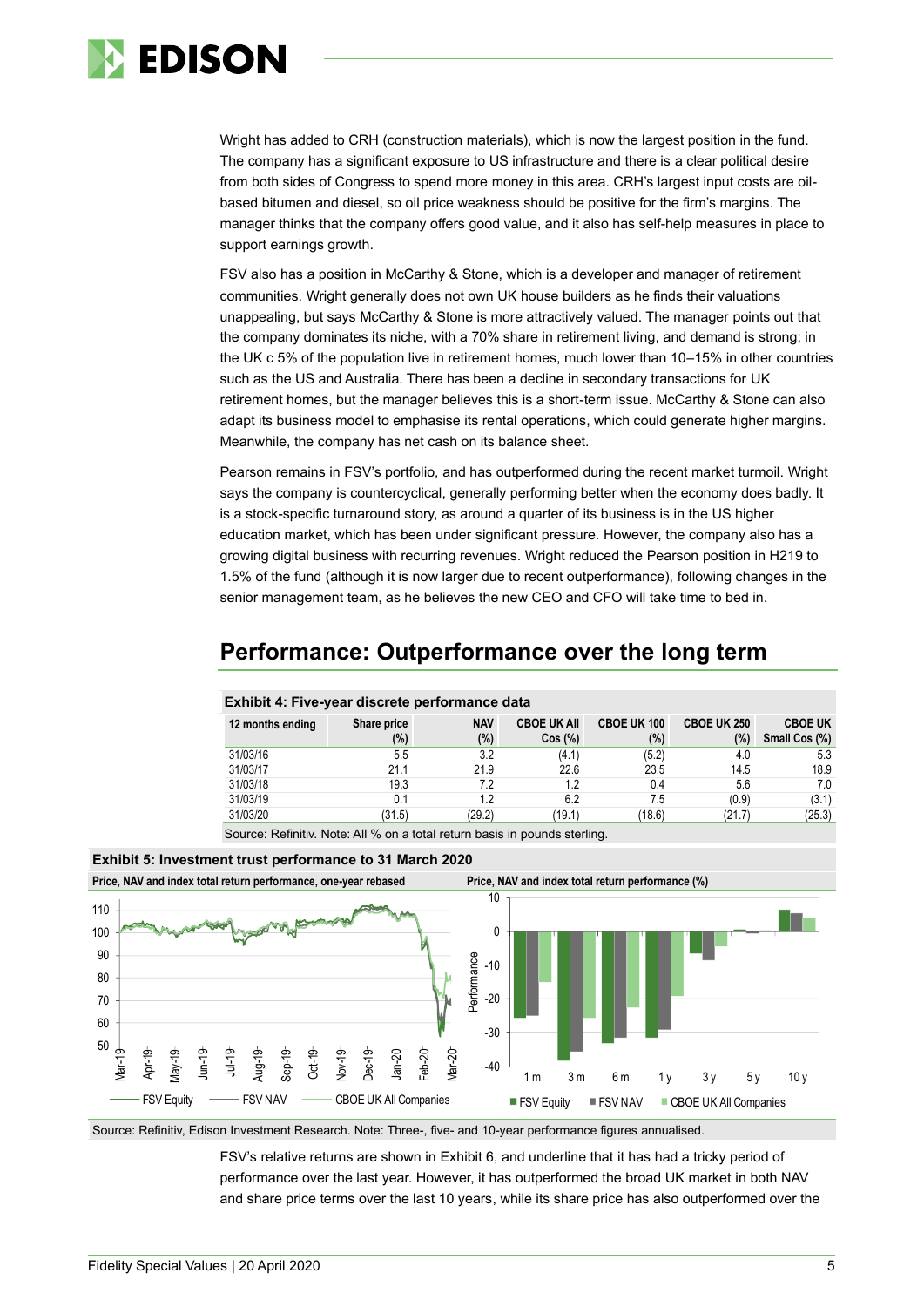

last five years. It is notable that the bull market in recent years has been led by growth rather than value stocks and the divergence between these asset classes has grown wider over the last 18 months, which has proved a headwind to FSV's relative performance.

| Exhibit 6: Share price and NAV total return performance, relative to indices (%) |           |              |            |          |             |            |          |  |  |
|----------------------------------------------------------------------------------|-----------|--------------|------------|----------|-------------|------------|----------|--|--|
|                                                                                  | One month | Three months | Six months | One year | Three years | Five years | 10 years |  |  |
| Price relative to CBOE UK All Cos                                                | (12.6)    | (17.3)       | (13.7)     | (15.3)   | (6.0)       | 2.2        | 23.3     |  |  |
| NAV relative to CBOE UK All Cos                                                  | (11.5)    | (13.5)       | (11.4)     | (12.5)   | (11.8)      | (5.5)      | 12.2     |  |  |
| Price relative to CBOE UK 100                                                    | (14.5)    | (19.1)       | (14.4)     | (15.8)   | (6.9)       | 1.6        | 31.1     |  |  |
| NAV relative to CBOE UK 100                                                      | (13.5)    | (15.3)       | (12.1)     | (13.0)   | (12.6)      | (6.1)      | 19.3     |  |  |
| Price relative to CBOE UK 250                                                    | (0.8)     | (6.6)        | (9.4)      | (12.5)   | (0.2)       | 7.0        | (3.3)    |  |  |
| NAV relative to CBOE UK 250                                                      | 0.4       | (2.3)        | (6.9)      | (9.5)    | (6.4)       | (1.1)      | (12.0)   |  |  |
| Price relative to CBOE UK Small Cos                                              | 4.2       | (7.3)        | (11.3)     | (8.4)    | 5.5         | 7.6        | 88.4     |  |  |
| NAV relative to CBOE UK Small Cos                                                | 5.4       | (3.0)        | (8.8)      | (5.3)    | (1.0)       | (0.5)      | 71.4     |  |  |

### **Exhibit 6: Share price and NAV total return performance, relative to indices (%)**

Source: Refinitiv, Edison Investment Research. Note: Data to end-March 2020. Geometric calculation.

Wright explains that as the coronavirus crisis broke, he believed that FSV's portfolio had its highestever defensive exposure. However, some of the names that he considered to fit in this category have been disproportionately affected by the lockdown, such as C&C (a drinks distributor and brewer) and Photo-Me (ID photos and laundry machines). In addition, some other businesses that are not particularly affected by the virus have also been indiscriminately sold down by investors, including Babcock (engineering services), ContourGlobal (power generation), Imperial Brands (tobacco), Mylan (generic and speciality pharmaceuticals) and Serco (provider of public services). The manager considers these share price moves to be an overreaction, and has been topping up the trust's positions in the latter group. FSV's overweight exposure to mid- and small-cap companies has also been a headwind to performance, as these firms' shares tend to underperform those of larger corporates in periods of stock market weakness.





Source: Refinitiv, Edison Investment Research

## **Valuation: Recent coronavirus-induced volatility**

Similar to many investment trusts, FSV's valuation has been volatile since the coronavirus outbreak. The current 3.9% premium to cum-income NAV compares with the range of a 4.1% premium to a 10.8% discount over the last 12 months. Over the last one, three, five and 10 years, FSV has traded at an average premium of 0.7% and average discounts of 0.9%, 2.5% and 6.0% respectively. The trust's board seeks a single-digit discount or a small premium to NAV in normal market conditions. Renewed annually, it has authority to purchase up to 14.99% and allot up to 10% of FSV's issued share capital. In FY19, c 9.6m shares (c 3.6% of the end-FY18 share base) were issued, raising c £24.2m. As shown in Exhibit 1, allotments have continued at an accelerated pace in FY20; so far, a further c 13.9m shares (c 5.0% of the end-FY19 share base) have been issued, raising c £35.2m.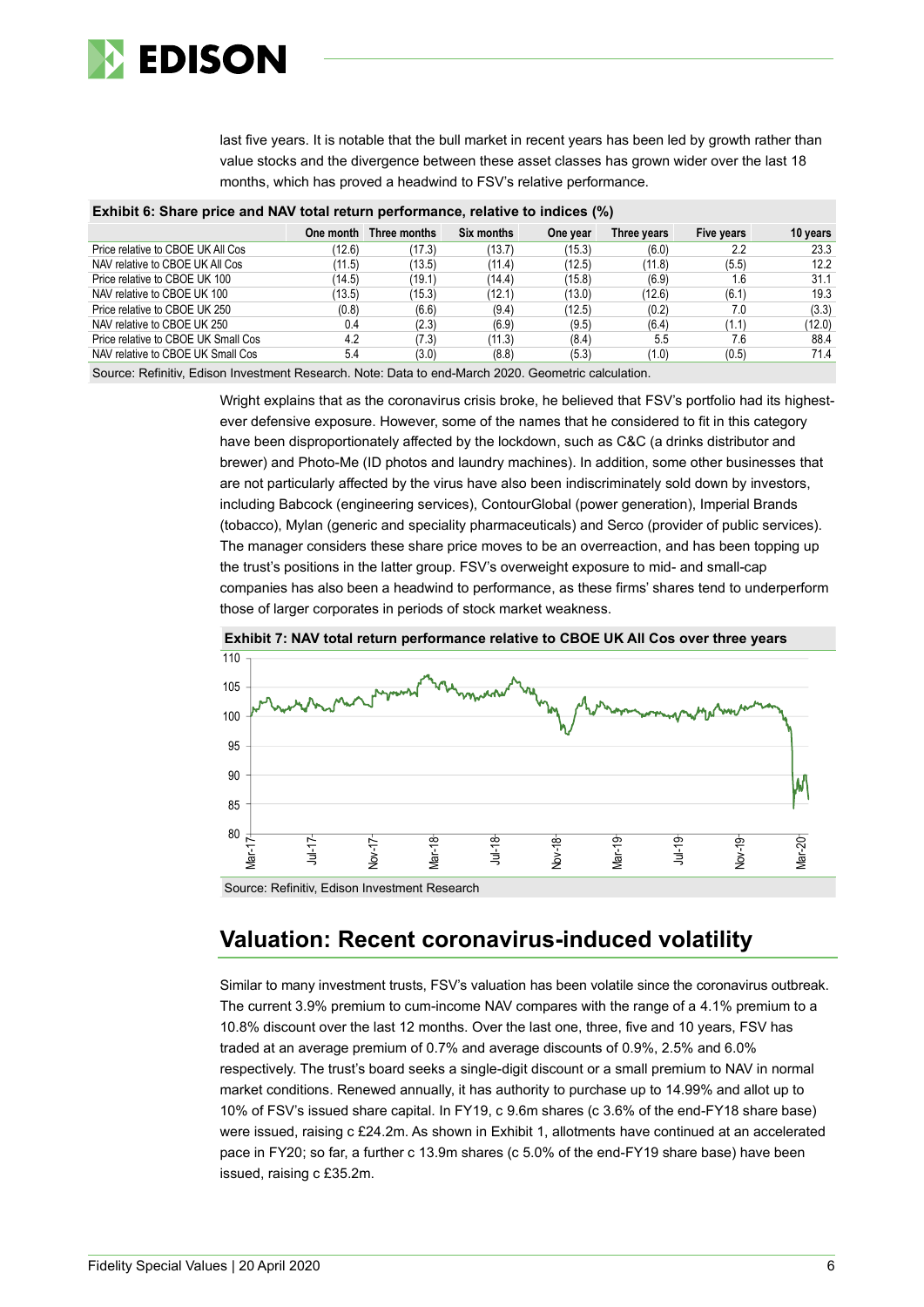



**Exhibit 8: Share price premium/discount to NAV (including income) over three years (%)**

Source: Refinitiv, Edison Investment Research

## **Peer group comparison**

FSV is the second largest fund of the 12-strong AIC UK All Companies sector; the peers follow a variety of investment approaches. The trust's NAV total returns are below average over the periods shown, ranking 11th over one year, 11th over three years, ninth over five years and eighth over 10 years. FSV is the only fund currently trading at a premium and it has a higher-than-average ongoing charge, although no performance fee is payable. The trust's level of gearing is above the mean and, unsurprisingly given its focus on capital growth rather than income, it has a below-average dividend yield.

| % unless stated                      | <b>Market</b><br>cap £m | <b>NAV TR</b><br>1 year | <b>NAV TR</b><br>3 year | <b>NAV TR</b><br>5 year | <b>NAV TR</b><br>10 year | <b>Discount</b><br>(cum-fair) | Ongoing<br>charge | Perf.<br>fee | <b>Net</b><br>gearing | <b>Dividend</b><br>yield |
|--------------------------------------|-------------------------|-------------------------|-------------------------|-------------------------|--------------------------|-------------------------------|-------------------|--------------|-----------------------|--------------------------|
| <b>Fidelity Special Values</b>       | 523.7                   | (34.3)                  | (28.2)                  | (11.1)                  | 57.6                     | 1.1                           | 0.9               | <b>No</b>    | 111                   | 3.2                      |
| Artemis Alpha Trust                  | 98.8                    | (16.3)                  | (14.2)                  | (6.3)                   | 17.1                     | (14.5)                        | 1.0               | No           | 100                   | 2.0                      |
| Aurora                               | 111.1                   | (28.1)                  | (18.0)                  | (10.2)                  | (26.1)                   | 0.0                           | 0.4               | Yes          | 100                   | 2.6                      |
| <b>Baillie Gifford UK Growth</b>     | 237.1                   | (17.8)                  | (10.9)                  | (1.3)                   | 63.4                     | (6.4)                         | 0.5               | No           | 100                   | 2.8                      |
| <b>Henderson Opportunities Trust</b> | 56.0                    | (26.3)                  | (19.9)                  | (11.6)                  | 104.2                    | (18.1)                        | 0.9               | Yes          | 117                   | 3.6                      |
| Independent Investment Trust         | 217.6                   | (26.7)                  | (10.6)                  | 39.5                    | 144.2                    | (7.2)                         | 0.2               | No           | 100                   | 3.3                      |
| Invesco Perp Select UK Equity        | 43.0                    | (23.5)                  | (22.6)                  | (7.8)                   | 106.4                    | (1.5)                         | 0.9               | Yes          | 107                   | 4.9                      |
| JPMorgan Mid Cap                     | 193.9                   | (27.1)                  | (18.9)                  | 0.4                     | 128.6                    | (8.7)                         | 0.9               | No           | 103                   | 3.6                      |
| Jupiter UK Growth                    | 27.5                    | (39.6)                  | (42.2)                  | (40.6)                  | (0.4)                    | (4.2)                         | 1.2               | Yes          | 106                   | 4.8                      |
| Kevstone                             | 154.3                   | (26.4)                  | (26.2)                  | (20.7)                  | 57.2                     | (12.8)                        | 0.5               | Yes          | 112                   | 4.6                      |
| Mercantile                           | 1,432.7                 | (19.7)                  | (5.9)                   | 13.8                    | 118.6                    | (0.3)                         | 0.5               | No           | 106                   | 3.6                      |
| Schroder UK Mid Cap                  | 148.5                   | (26.2)                  | (17.4)                  | (2.5)                   | 123.0                    | (7.4)                         | 0.9               | No           | 108                   | 4.4                      |
| Average (12 funds)                   | 270.3                   | (26.0)                  | (19.6)                  | (4.9)                   | 74.5                     | (6.7)                         | 0.7               |              | 106                   | 3.6                      |
| Trust rank in sector                 | $\mathbf 2$             | 11                      | 11                      | 9                       | 8                        |                               | 3                 |              | 3                     | 9                        |

Source: Morningstar, Edison Investment Research. Note: \*Performance to 16 April 2020 based on ex-par NAV. TR = total return. Net gearing is total assets less cash and equivalents as a percentage of net assets.